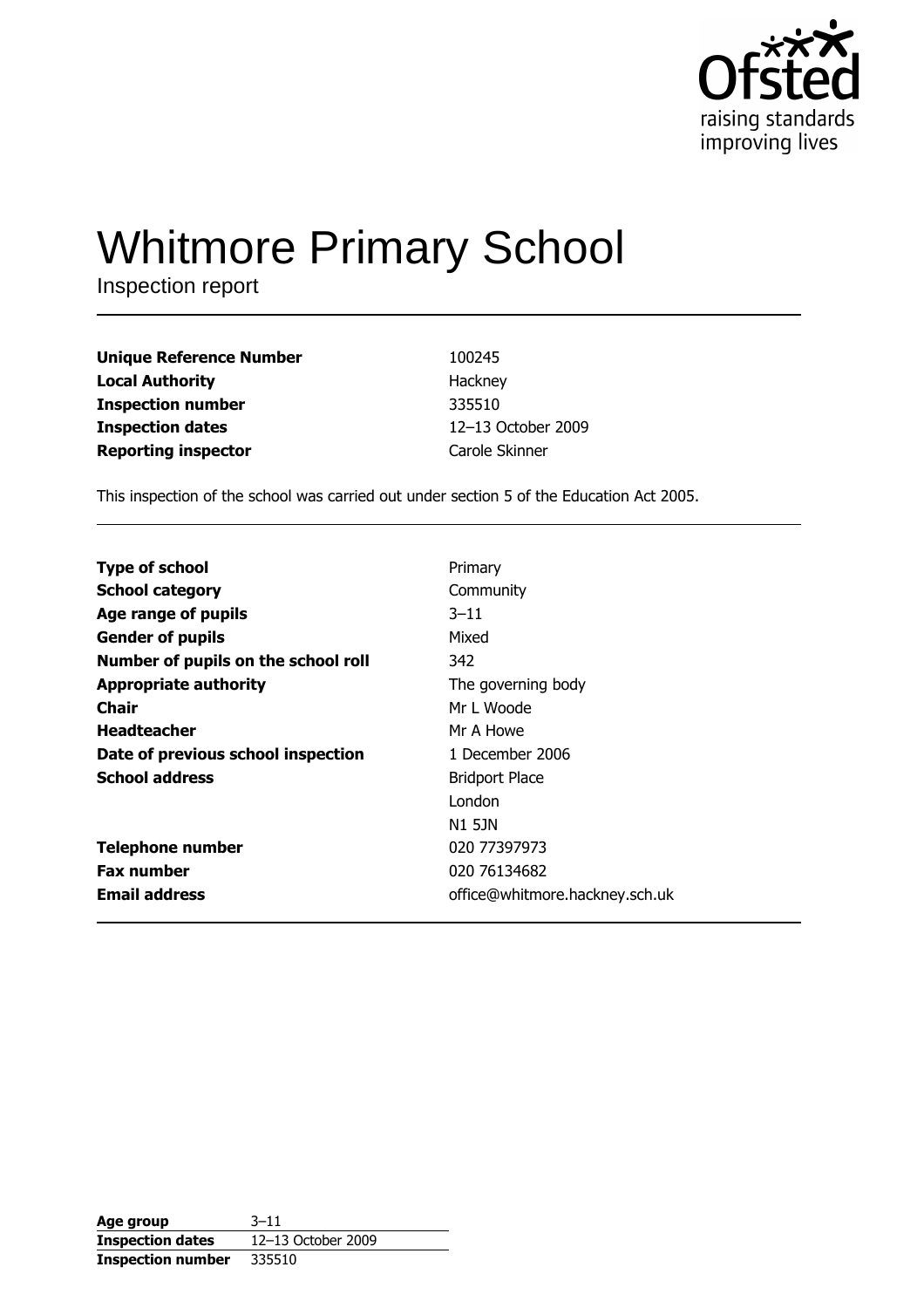The Office for Standards in Education, Children's Services and Skills (Ofsted) regulates and inspects to achieve excellence in the care of children and young people, and in education and skills for learners of all ages. It regulates and inspects childcare and children's social care, and inspects the Children and Family Court Advisory Support Service (Cafcass), schools, colleges, initial teacher training, work-based learning and skills training, adult and community learning, and education and training in prisons and other secure establishments. It rates council children's services, and inspects services for looked after children, safequarding and child protection.

Further copies of this report are obtainable from the school. Under the Education Act 2005, the school must provide a copy of this report free of charge to certain categories of people. A charge not exceeding the full cost of reproduction may be made for any other copies supplied.

If you would like a copy of this document in a different format, such as large print or Braille, please telephone 08456 404045, or email enquiries@ofsted.gov.uk.

You may copy all or parts of this document for non-commercial educational purposes, as long as you give details of the source and date of publication and do not alter the documentation in any way.

Royal Exchange Buildings St Ann's Square Manchester M2 7LA T: 08456 404045 Textphone: 0161 618 8524 E: enquiries@ofsted.gov.uk W: www.ofsted.gov.uk © Crown copyright 2009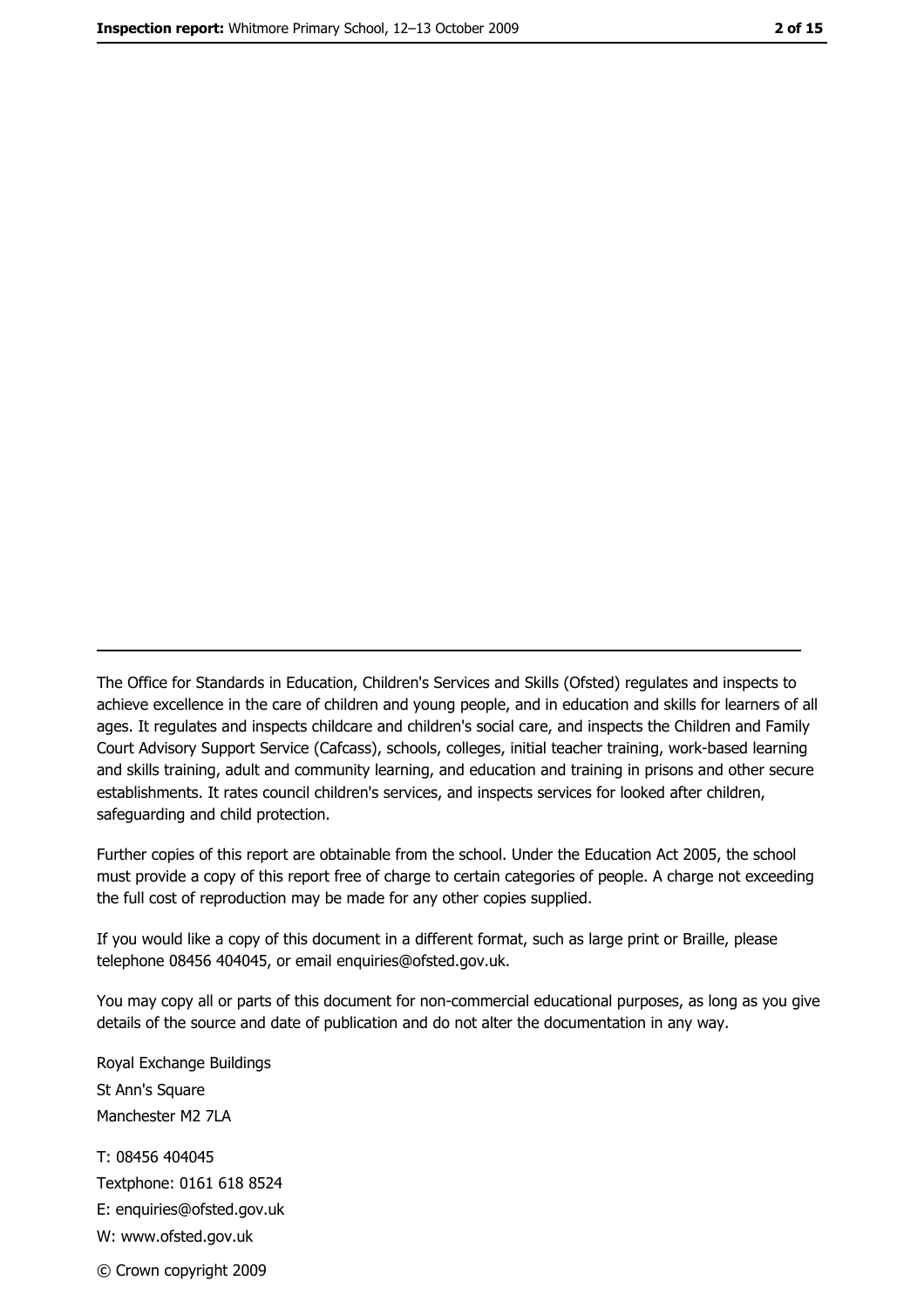# **Introduction**

This inspection was carried out by three additional inspectors. The inspectors visited 18 lessons, and held meetings with staff, pupils and a representative of the governing body. They observed the school's work, and looked at school documentation, samples of pupils' work, assessment records, the school's analysis of progress of different groups of pupils and attendance records.

The inspection team reviewed many aspects of the school's work. It looked in detail at the following:

- How effectively the school is raising achievement for pupils in Years 3 to 6,  $\blacksquare$ especially in English and mathematics, and eliminating variations in attainment and achievement between different groups of pupils.
- The effectiveness of strategies to improve teaching in order to accelerate pupils'  $\blacksquare$ progress, particularly in Years 3 to 6.
- How effectively teachers and school leaders use assessment information to ensure  $\blacksquare$ individual needs are met and expectations are high.
- The extent to which leaders, manager and governors are evaluating the school's  $\blacksquare$ performance and taking effective action to eliminate underachievement.

## **Information about the school**

Larger than the average primary school, Whitmore draws its pupils mainly from the local area. A very large majority of pupils come from minority ethnic backgrounds and most speak a home language other than English, Turkish being the predominant mother tongue. Just under a third of the pupils are at an early stage of learning English, and many join the school unable to speak English at all. The proportion of pupils who have special educational needs and/or disabilities is well above average. The school has a high proportion of pupils with a statement of special educational needs, ten of whom are taught in the Autism Resource Provision as well as being integrated into mainstream classes. Just under half of the pupils are entitled to free school meals, which is much higher than average. The school has a high turnover of pupils, especially between Years 3 and 6. The school makes provision for children in the Early Years Foundation Stage in the Nursery and Reception. At the time of this inspection there was only one Reception class; a second class accepts children from the start of the spring term. Since the last inspection, the school has had a high turnover of staff, including senior leaders. It has had to reorganise classes because of a falling roll, creating three mixed-age classes from September 2009. In addition, from the beginning of the autumn term 2009, the school has provided accommodation for approximately 150 pupils from a neighbouring school which was destroyed by fire during the summer holidays. The school provides a breakfast club and an after-school club. It has achieved the Activemark, Bronze Eco-Schools Award and International Schools Award (Foundation Level).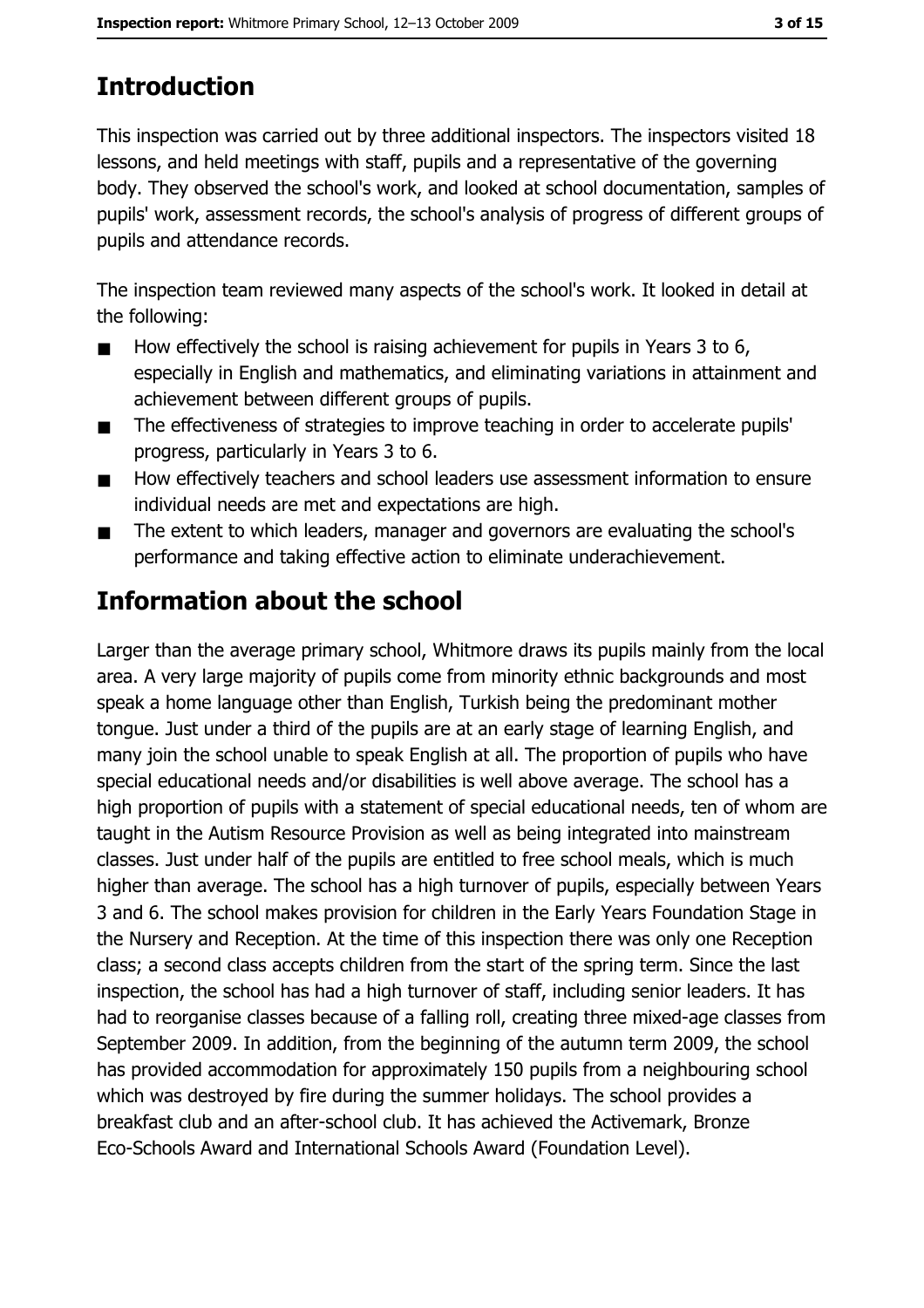## **Inspection judgements**

#### Overall effectiveness: how good is the school?

#### The school's capacity for sustained improvement

#### **Main findings**

Whitmore provides a satisfactory standard of education for its pupils. It has a number of good features and is rapidly improving under the leadership of the experienced and committed senior team. The headteacher is the first to admit that, since he took over the reins, progress has been inhibited by a number of major challenges, particularly falling numbers and the need to reorganise classes and reduce staffing. He has led the school through a difficult patch with drive and determination and has successfully created a staff team that shares his vision and aspirations for the school. Attainment in Year 6 remains low as the school strives to eradicate the legacy of underachievement that has resulted from past weaknesses in, and disruptions to, teaching. Nevertheless it is improving strongly, particularly in the Early Years Foundation Stage and Years 1 and 2, where progress is good. The new strategies for teaching letters, sounds and number knowledge are paying dividends here.

Attainment in Years 3 to 6 is also showing marked improvement and is now close to age expectations in Years 3 and 4, but progress is inconsistent. It is stronger in reading than in writing and mathematics, and there are still a few inconsistencies between classes and year groups. Pupils' weak language skills and limited vocabulary are key factors where attainment is low. Pupils with statements of special educational needs and others who receive focused additional support make good progress. The more able pupils and others, without individual support, who find learning more difficult do not always make as much progress as they could.

The school's greatest strength is the way it helps pupils to grow into confident, happy and independent young people who value and respect each other's differences. Excellent relationships and good behaviour help to create an oasis of calm where pupils feel very safe and well cared for. The school is a harmonious community where pupils from many different ethnic backgrounds get on well together. The exciting curriculum, greatly enriched by good partnerships with a wealth of local organisations, is helping to raise attainment and is a key reason why pupils enjoy school so much.

The proportion of good teaching is steadily improving and this is accelerating pupils' progress rapidly. Where inconsistencies remain, teachers do not use assessment information rigorously enough to fine-tune their planning so that lessons provide exactly the right amount of challenge for all groups of pupils, particularly the most able and a few pupils who find learning difficult. Assessment procedures are much improved, particularly marking, but are not yet consistently applied across the school. Pupils are gradually becoming more involved in checking their own progress towards individual targets, but this is at an early stage of development.

| 3 |  |
|---|--|
| 7 |  |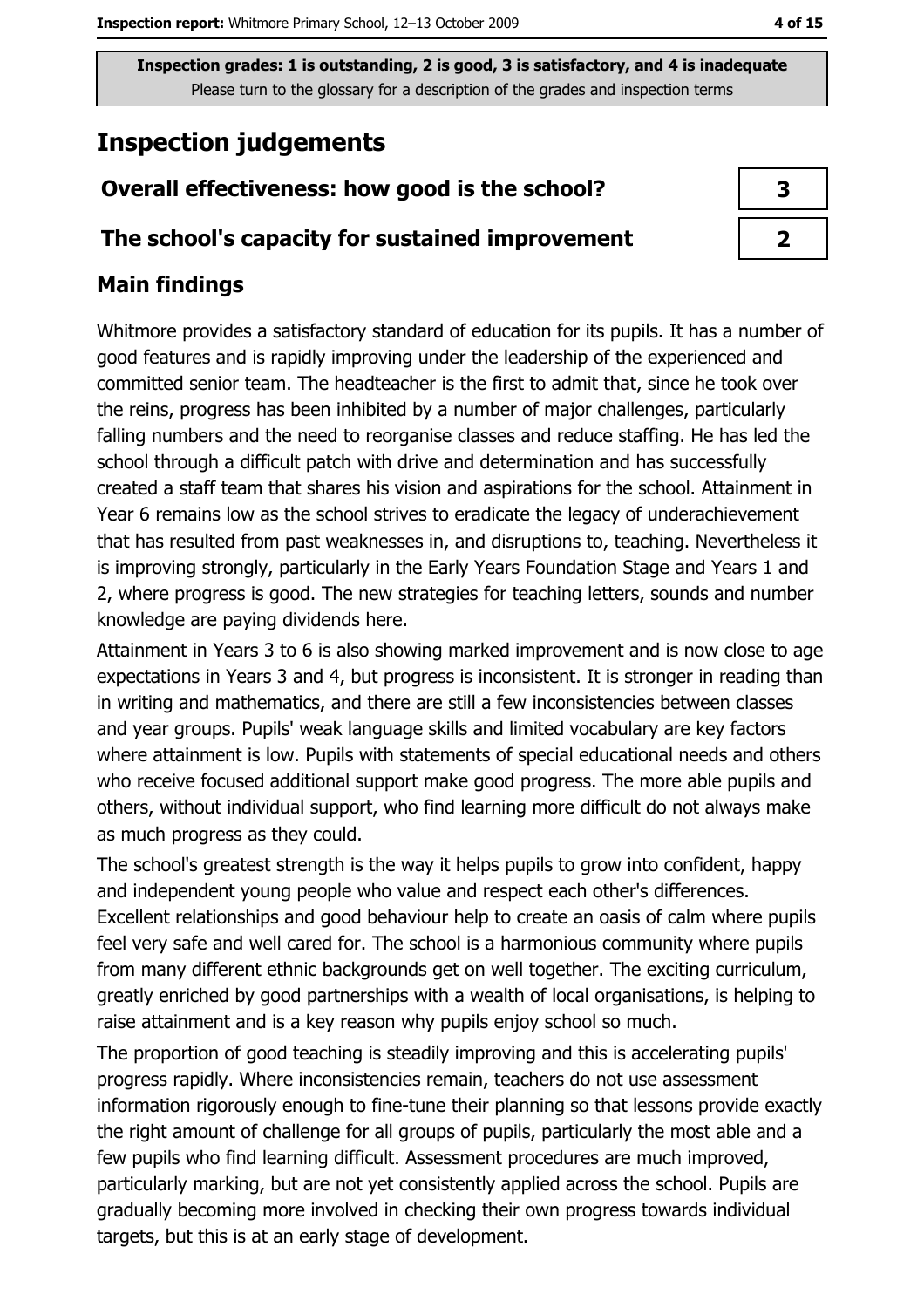Governors have provided valuable support to the headteacher in tackling staffing, premises and budgetary issues. The role of all the governors in monitoring the school's performance and evaluating its effectiveness has been more limited. Senior and middle leaders have robust systems for evaluating the impact of provision on the outcomes for pupils. They know exactly what needs to be improved and their track record of improvements in teaching and in raising attainment in the face of difficult challenges testifies to their good capacity for continuing improvement.

### What does the school need to do to improve further?

- Raise pupils' attainment and accelerate their progress in writing and mathematics in  $\blacksquare$ Years 3 to 6, by:
	- intensifying the focus on developing pupils' language skills and extending their vocabularv
	- making sure that the more able pupils are always given suitably challenging work
	- ensuring that the few pupils without individual support who find learning more  $\equiv$ difficult are given tasks matched to their needs.
- Raise the quality of teaching from satisfactory to good by:  $\blacksquare$ 
	- making sharper use of day-to-day assessment to plan activities that build effectively on each pupil's previous learning
	- involving pupils more productively in checking their own progress towards their targets and in assessing how well they have done in lessons.
	- Involve all governors more productively in evaluating the school's performance and challenging it to raise pupils' attainment.

## **Outcomes for individuals and groups of pupils**

Pupils made at least satisfactory progress in all of the lessons seen and, in many, progress was good. Pupils taught in the Autism Resource Provision make good progress against the targets of their individual education plans. Pupils' enthusiasm for learning is unmistakeable and their positive attitudes lead to good progress when the teaching is stimulating, interesting and geared to their individual needs. Year 2 pupils eagerly sounded out letters to make words and tried hard to use this knowledge to spell the words correctly. Their writing shows that they have already made good progress in learning how to structure sentences and use interesting descriptive words. In several lessons in Years 3 to 6, pupils' speaking and listening skills were extended by discussing their ideas with a 'talk partner'. In a few lessons, pupils learn at too slow a pace because they spend too long listening to the teacher and not enough time practising and extending their skills. Occasionally, more able pupils find tasks too easy and are not extended sufficiently in their thinking.

Pupils' achievement is satisfactory in relation to their very low starting points. Progress

3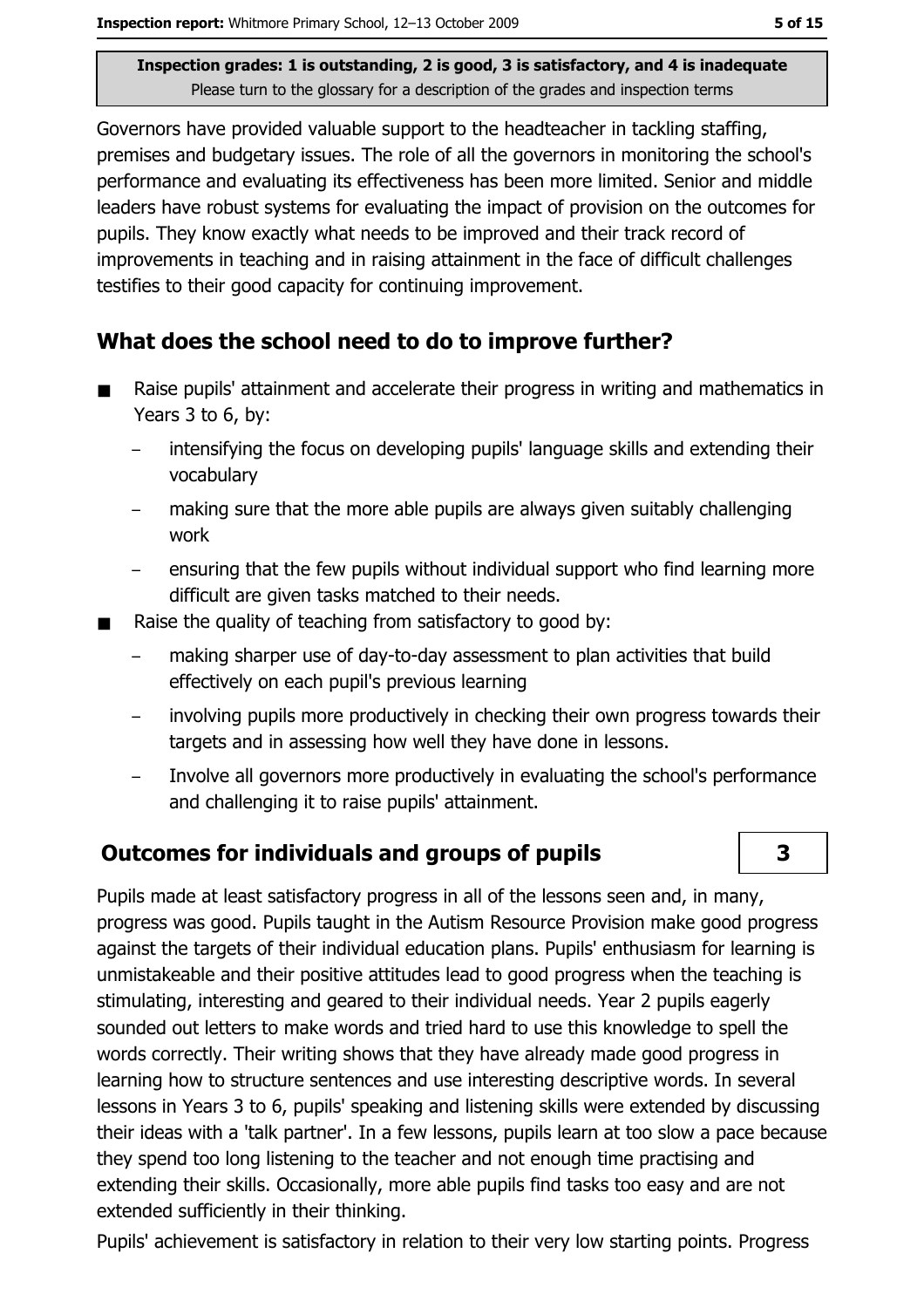in reading has shown a marked improvement in response to new teaching methods. Attainment in writing and mathematics is beginning to rise as new initiatives are implemented. In many cases, pupils' attainment is limited by their grasp of more complex language, particularly when interpreting texts and mathematical questions. The most recent assessments show a strong trend of improvement in Years 3 and 4, and data show that the previous Year 6 made up a lot of lost ground during their final year, especially in reading.

Pupils' good moral and social development is reflected in their generally sensible behaviour and the way in which they discuss issues such as friendship. Their spiritual awareness is less well developed. Pupils show initiative and take responsibility as prefects, school councillors and 'playground friends'. They appreciate and celebrate the many different cultures represented within the school and the local community. They show concern for others through charity fundraising. Pupils' confidence and self-esteem are enhanced by working with adults from city firms who help to improve their reading and mathematics skills.

These are the grades for pupils' outcomes

| Pupils' achievement and the extent to which they enjoy their learning                                                     |                |
|---------------------------------------------------------------------------------------------------------------------------|----------------|
| Taking into account:<br>Pupils' attainment <sup>1</sup>                                                                   | 4              |
| The quality of pupils' learning and their progress                                                                        | 3              |
| The quality of learning for pupils with special educational needs and/or<br>disabilities and their progress               | 3              |
| The extent to which pupils feel safe                                                                                      | $\overline{2}$ |
| <b>Pupils' behaviour</b>                                                                                                  |                |
| The extent to which pupils adopt healthy lifestyles                                                                       |                |
| The extent to which pupils contribute to the school and wider community                                                   |                |
| The extent to which pupils develop workplace and other skills that will<br>contribute to their future economic well-being |                |
| Taking into account:<br>Pupils' attendance <sup>1</sup>                                                                   | 3              |
| The extent of pupils' spiritual, moral, social and cultural development                                                   |                |

#### How effective is the provision?

The grades for attainment and attendance are: 1 is high; 2 is above average; 3 is broadly average; and 4 is low.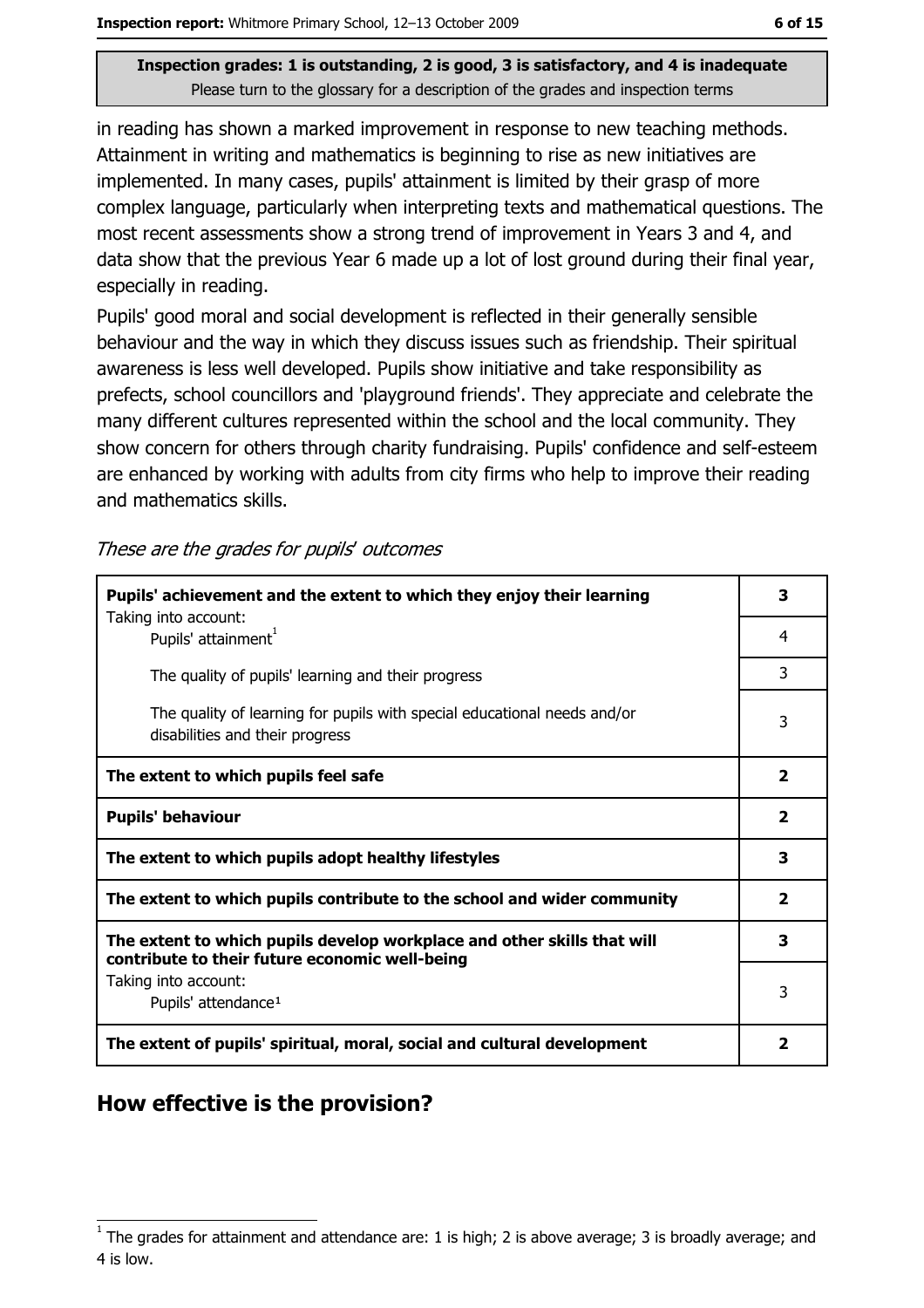The school provides a safe and caring environment where pupils receive high levels of care and good support. Teachers create a warm, welcoming and colourful environment for the pupils, making the most of an old building that is not best suited to 21st century teaching methods. Rigorous action to reduce absences has successfully raised attendance and efforts continue to improve it further. The learning mentor provides valuable support for vulnerable pupils and those at risk of exclusion. The school has robust systems for tackling bullying and disruptive behaviour. Pupils enjoy a nutritious start to the day at the breakfast club and participate enthusiastically in a good range of activities at the after-school club.

Most lessons are well planned with different tasks for each group of pupils that build on previous learning. The introduction of setting by ability in Years 4 to 6 has helped teachers to match activities more closely to pupils' levels of attainment. Teachers' marking clearly shows pupils how well they have done and what they need to do next. The best examples evaluate pupils' progress towards their individual targets or in relation to the objectives of the lesson but this is not yet a consistent feature. Pupils are not always given the chance to check their own progress during a lesson or identify what they need to do to reach the next level of attainment.

Skilled teachers and support staff ensure good provision for pupils with statements of special educational needs, both in the Autism Resource Base and in mainstream classes. In many lessons, teaching assistants provide good support for pupils, helping them to understand new ideas and acquire new skills. On other occasions, they do not develop learning well enough through open-ended questions or explanations. Good support for pupils who do not speak English at home, particularly from bilingual staff, enables them to settle quickly and learn the language they need in order to progress in learning.

Effective links between subjects around central topics and themes have made the curriculum more relevant and motivational for pupils. New schemes for teaching literacy, numeracy and science are accelerating progress but their full impact on attainment has yet to work through to Year 6. The creative arts are given high priority, including opportunities for pupils to work alongside artists and writers. Pupils benefited greatly from the recent Hoxton Starlit literary festival and the Year 6 residential visit to the 'Farm for City Children' in Wales. The school's ethnic and cultural diversity is reflected well in events such as African drumming and dance, Black History Month and Turkish and Kurdish Cypriot Week.

| The quality of teaching                                                                                    |  |
|------------------------------------------------------------------------------------------------------------|--|
| Taking into account:                                                                                       |  |
| The use of assessment to support learning                                                                  |  |
| The extent to which the curriculum meets pupils' needs, including, where<br>relevant, through partnerships |  |
| The effectiveness of care, guidance and support                                                            |  |

These are the grades for the quality of provision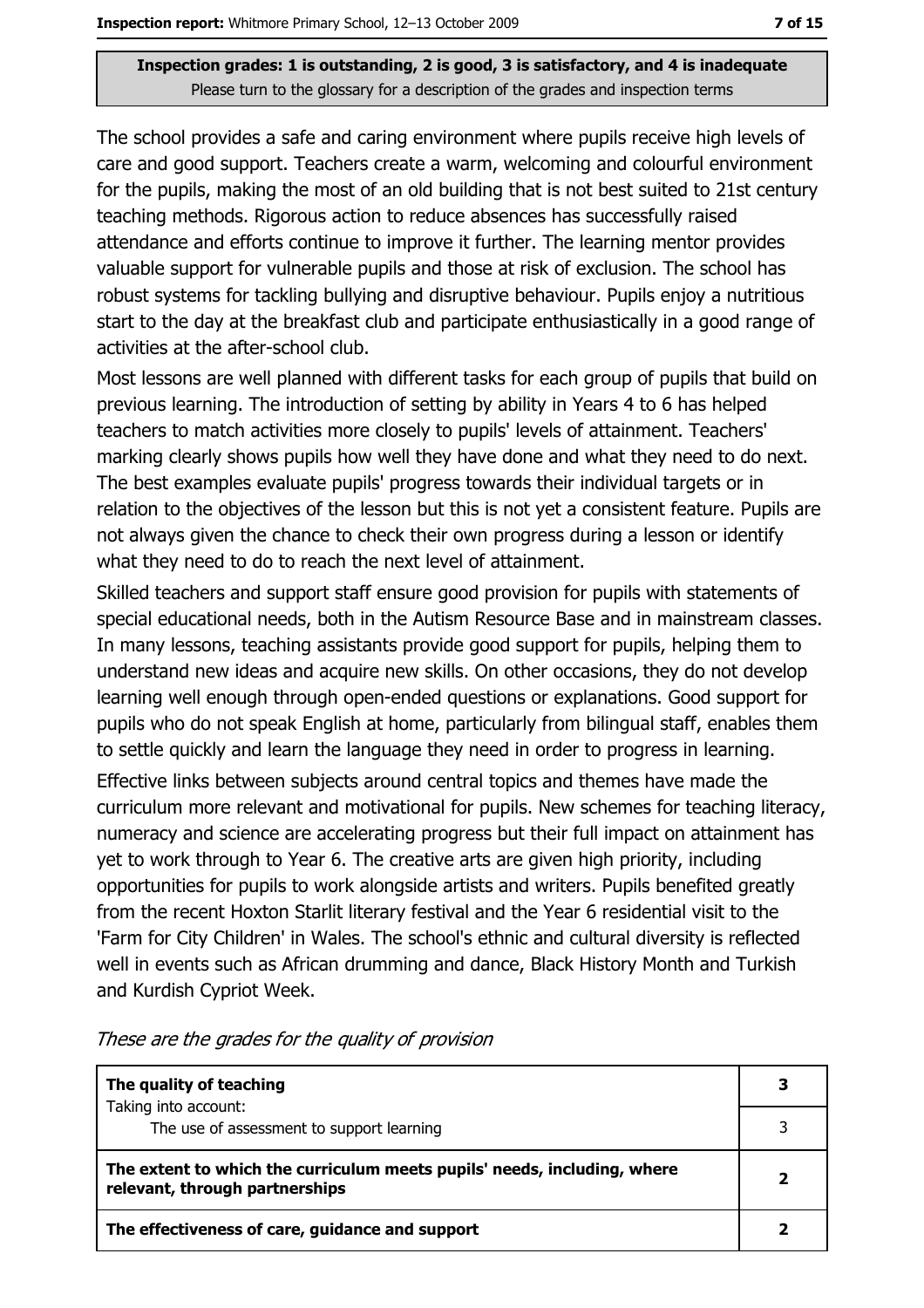#### How effective are leadership and management?

Experienced senior leaders have brought a wealth of expertise to the school that is driving improvements, especially in assessment and in the provision for pupils with a wide range of additional needs. The subject leaders for English and mathematics play a key role in developing good practice. Senior leaders have been thorough in eliminating the weakest teaching. They provide good support and training for teachers who are new to the school and to the profession. There is a shared ambition which is a good basis for taking the school forward and raising standards. Governors support the headteacher and staff well and have a sound understanding of the school's strengths and weaknesses. A core group of governors visit the school to gain first-hand experience of how well it is doing, but others are not sufficiently involved in evaluating its performance in order to challenge and hold the school to account. Safeguarding procedures are robust and are regularly updated and monitored.

Productive partnerships with many local organisations, including city law firms and the Shoreditch Trust, enrich pupils' learning and well-being. The school works hard to engage parents and carers in supporting their children's learning at home. Despite many good initiatives, such as a parent council and 'parent empowerment' classes, it has had limited success. Recently, the school has started communicating with parents by text message and this seems to be improving attendance at events.

The school's promotion of community cohesion is a notable strength. Thorough knowledge of the diverse cultural and ethnic mix of the school and local community underpins this good provision. The Turkish Parent Involvement Officer promotes good relationships while the parent council brings together parents of many different nationalities. Involvement in community events, such as the Shoreditch Dance Festival, and those organised by the school, such as an international food evening and a weekend bike club, do much to encourage good relations. The school is aware that it is less effective in promoting awareness of the different faiths that are represented in the school. A strong commitment to promoting equal opportunity for all pupils is evident in the rigorous analysis of the progress of different groups of pupils. This has led to well-planned interventions to tackle apparent inequalities, for example in successfully raising the attainment of Turkish pupils. The school is currently focusing on particular groups of less able and more able pupils.

These are the grades for leadership and management

| The effectiveness of leadership and management in embedding ambition and<br>driving improvement                                                                     |  |
|---------------------------------------------------------------------------------------------------------------------------------------------------------------------|--|
| Taking into account:<br>The leadership and management of teaching and learning                                                                                      |  |
| The effectiveness of the governing body in challenging and supporting the<br>school so that weaknesses are tackled decisively and statutory responsibilities<br>met |  |
| The effectiveness of the school's engagement with parents and carers                                                                                                |  |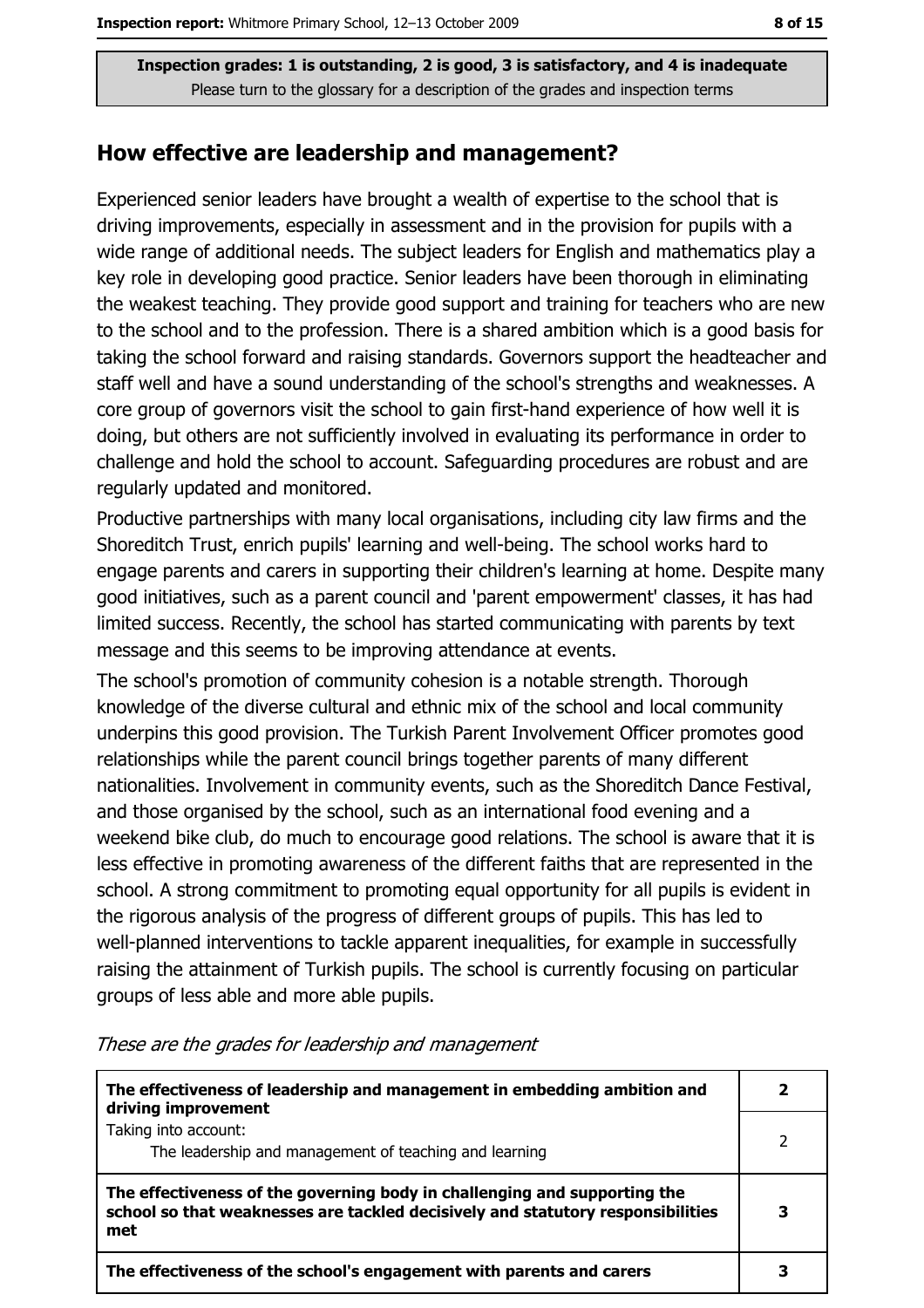| Inspection grades: 1 is outstanding, 2 is good, 3 is satisfactory, and 4 is inadequate<br>Please turn to the glossary for a description of the grades and inspection terms |   |  |
|----------------------------------------------------------------------------------------------------------------------------------------------------------------------------|---|--|
| The effectiveness of partnerships in promoting learning and well-being                                                                                                     | 2 |  |
| The effectiveness with which the school promotes equality of opportunity and<br>tackles discrimination                                                                     | 2 |  |
| The effectiveness of safeguarding procedures                                                                                                                               | 2 |  |
| The effectiveness with which the school promotes community cohesion                                                                                                        | 2 |  |
| The effectiveness with which the school deploys resources to achieve<br>value for money                                                                                    | 3 |  |

### **Early Years Foundation Stage**

Provision has improved since the last inspection as a result of good leadership and improvements in teaching. Children make good progress, especially in their personal, social and emotional development and in improving their communication, language and literacy skills, all of which are particularly weak when they start school. Children's attainment at the end of the Reception improved significantly in 2007 and 2008 but dipped to below average in 2009, partly because of disruptions in staffing that have now been resolved.

Home visits and meetings with parents help children to feel happy about starting school. Children in both the Nursery and Reception settle in quickly and soon become independent, choosing activities for themselves and playing happily with others. In one session, Nursery children measured ingredients and made dough which they then rolled out, moulded and cut into shapes. Others explored different sized containers, pouring water from one to another, learning the meaning of 'empty' and 'full'. In Reception, some children weighed different fruits and compared them to find out which was heavier while others practised drawing and writing in salt or counted objects and found a matching number. Teachers ask carefully worded questions to develop and assess children's understanding. Teaching assistants are not always clear about what children are expected to learn, especially from the self-chosen activities, so do not always ask the right questions or build spontaneously on children's responses.

Each child's 'learning journey' book contains a useful range of photographs, observations and assessments of their progress. Teachers indicate the next steps in learning for each child and use this information well to plan further learning experiences. Carefully structured teaching of letters and sounds helps children to acquire appropriate reading and writing skills by the time they enter Year 1. They learn to count and recognise numbers and shapes. All adults pay strict attention to ensuring children's good health and safety. They encourage the children to eat fruit and drink water and teach them good hygiene habits. The main shortcoming in the school's provision is the limited and rather lacklustre outside area. Staff make the most of this by providing a variety of activities to promote outdoor learning but it lacks vibrancy and excitement.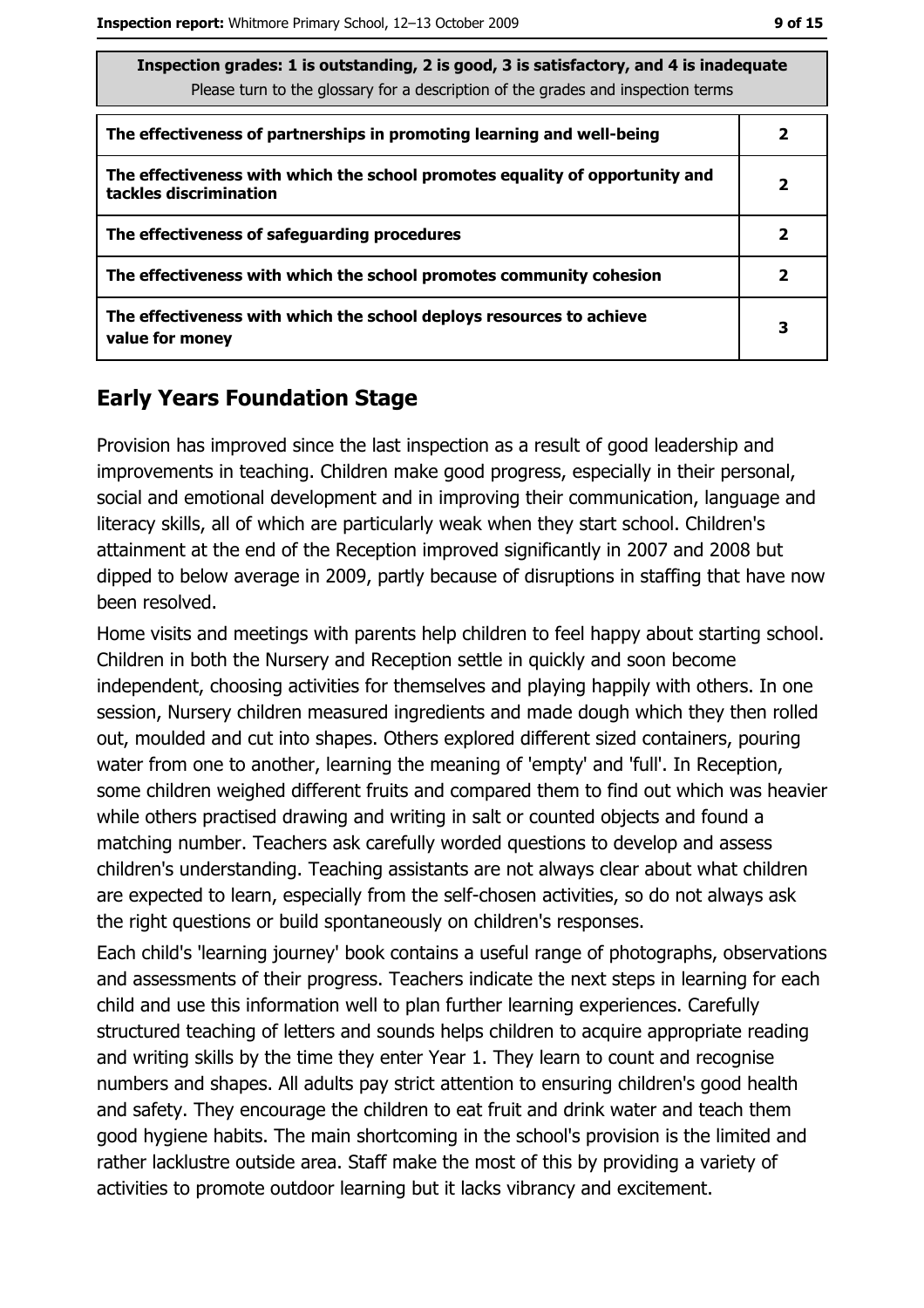| <b>Overall effectiveness of the Early Years Foundation Stage</b>                             |  |
|----------------------------------------------------------------------------------------------|--|
| Taking into account:<br>Outcomes for children in the Early Years Foundation Stage            |  |
| The quality of provision in the Early Years Foundation Stage                                 |  |
| The effectiveness of leadership and management of the Early Years<br><b>Foundation Stage</b> |  |

#### **Views of parents and carers**

Just under one in ten parents responded to the questionnaire, which is a low return. All of these agree that their children enjoy school, that they are kept well informed of their children's progress and that the school is led and managed well. They are happy with the quality of teaching and believe their children are kept safe. A few parents feel that the school does not deal effectively with inappropriate behaviour. Inspectors found that the school has rigorous systems for tackling poor behaviour amongst a very small minority of pupils. A small minority of parents feel their children are not making enough progress. Inspection findings show that pupils are not yet making consistently good progress throughout the school.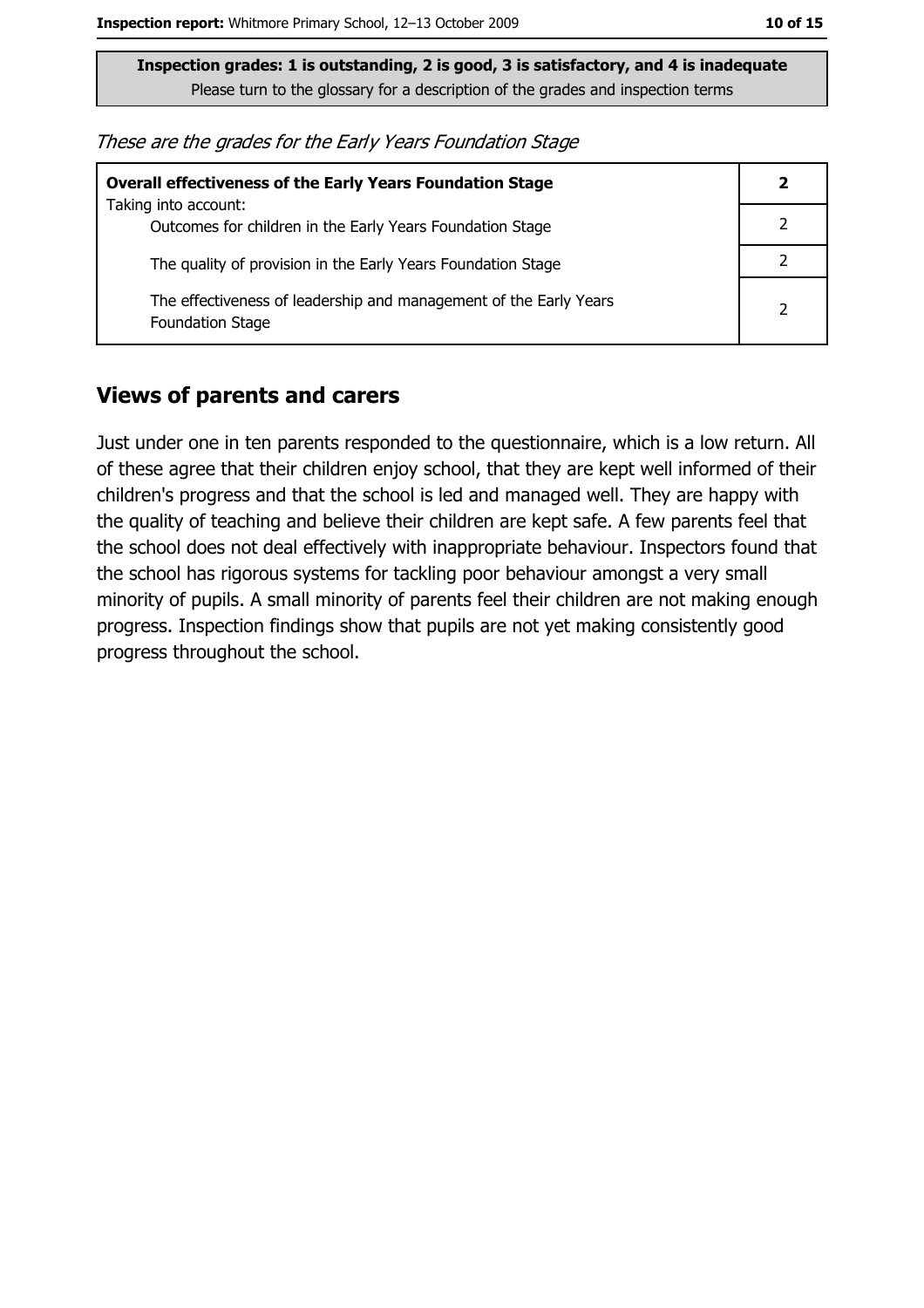#### Responses from parents and carers to Ofsted's questionnaire

Ofsted invited all the registered parents and carers of pupils registered at Whitmore Primary School to complete a questionnaire about their views of the school.

In the questionnaire, parents and carers were asked to record how strongly they agreed with 13 statements about the school.

The inspection team received 30 completed questionnaires by the end of the on-site inspection. In total, there are 342 pupils registered at the school.

| <b>Statements</b>                                                                                                                                                                                                                                       | <b>Strongly</b><br><b>Agree</b> |               | <b>Agree</b> |                         |                | <b>Disagree</b> |              | <b>Strongly</b><br>disagree |
|---------------------------------------------------------------------------------------------------------------------------------------------------------------------------------------------------------------------------------------------------------|---------------------------------|---------------|--------------|-------------------------|----------------|-----------------|--------------|-----------------------------|
|                                                                                                                                                                                                                                                         | <b>Total</b>                    | $\frac{1}{2}$ | <b>Total</b> | $\mathbf{O}/\mathbf{O}$ | <b>Total</b>   | $\frac{1}{2}$   | <b>Total</b> | $\frac{1}{2}$               |
| My child enjoys school                                                                                                                                                                                                                                  | 20                              | 67            | 10           | 33                      | 0              | 0               | 0            | 0                           |
| The school keeps my child<br>safe                                                                                                                                                                                                                       | 14                              | 47            | 15           | 50                      | 0              | 0               | 0            | $\mathbf 0$                 |
| The school informs me<br>about my child's progress                                                                                                                                                                                                      | 13                              | 43            | 16           | 53                      | 0              | 0               | 0            | 0                           |
| My child is making enough<br>progress at this school                                                                                                                                                                                                    | 9                               | 30            | 17           | 57                      | 3              | 10              | 0            | 0                           |
| The teaching is good at this<br>school                                                                                                                                                                                                                  | 9                               | 30            | 20           | 67                      | 0              | 0               | 0            | 0                           |
| The school helps me to<br>support my child's learning                                                                                                                                                                                                   | 11                              | 37            | 16           | 53                      | $\overline{2}$ | 7               | 0            | 0                           |
| The school helps my child to<br>have a healthy lifestyle                                                                                                                                                                                                | 8                               | 27            | 19           | 63                      | $\mathbf{1}$   | 3               | 0            | 0                           |
| The school makes sure that<br>my child is well prepared for<br>the future (for example<br>changing year group,<br>changing school, and for<br>children who are finishing<br>school, entering further or<br>higher education, or<br>entering employment) | 9                               | 30            | 16           | 53                      | $\overline{2}$ | $\overline{7}$  | $\mathbf 0$  | 0                           |
| The school meets my child's<br>particular needs                                                                                                                                                                                                         | 9                               | 30            | 16           | 53                      | $\mathbf{1}$   | 3               | 0            | 0                           |
| The school deals effectively<br>with unacceptable behaviour                                                                                                                                                                                             | 10                              | 33            | 13           | 43                      | 3              | 10              | 0            | $\mathbf 0$                 |
| The school takes account of<br>my suggestions and<br>concerns                                                                                                                                                                                           | 9                               | 30            | 15           | 50                      | $\overline{2}$ | 7               | 0            | 0                           |
| The school is led and<br>managed effectively                                                                                                                                                                                                            | 10                              | 33            | 16           | 53                      | 0              | 0               | $\bf{0}$     | $\mathbf 0$                 |
| Overall, I am happy with my<br>child's experience at this<br>school                                                                                                                                                                                     | 13                              | 43            | 14           | 47                      | $\overline{2}$ | 7               | $\mathbf 0$  | $\mathbf 0$                 |

The table above summarises the responses that parents and carers made to each statement. The percentages indicate the proportion of parents and carers giving that response out of the total number of completed questionnaires. Where one or more parents and carers chose not to answer a particular question, the percentages will not add up to 100%.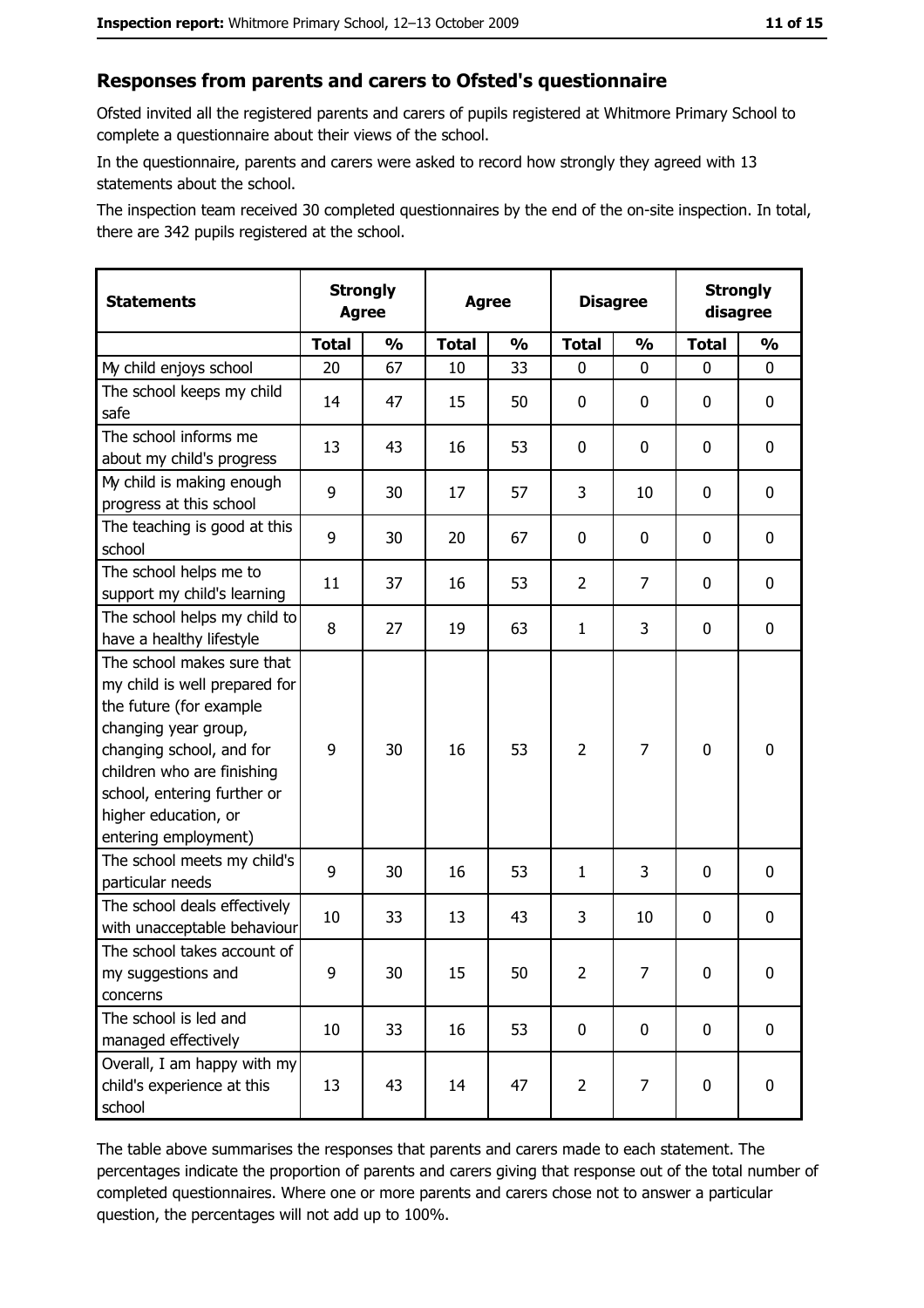# **Glossary**

| Grade   | <b>Judgement</b> | <b>Description</b>                                                                                                                                                                                                               |
|---------|------------------|----------------------------------------------------------------------------------------------------------------------------------------------------------------------------------------------------------------------------------|
| Grade 1 | Outstanding      | These features are highly effective. An oustanding<br>school provides exceptionally well for its pupils' needs.                                                                                                                  |
| Grade 2 | Good             | These are very positive features of a school. A school<br>that is good is serving its pupils well.                                                                                                                               |
| Grade 3 | Satisfactory     | These features are of reasonable quality. A satisfactory<br>school is providing adequately for its pupils.                                                                                                                       |
| Grade 4 | Inadequate       | These features are not of an acceptable standard. An<br>inadequate school needs to make significant<br>improvement in order to meet the needs of its pupils.<br>Ofsted inspectors will make further visits until it<br>improves. |

## What inspection judgements mean

## Overall effectiveness of schools inspected between September 2007 and July 2008

|                       | Overall effectiveness judgement (percentage of<br>schools) |      |                     |                   |
|-----------------------|------------------------------------------------------------|------|---------------------|-------------------|
| <b>Type of school</b> | <b>Outstanding</b>                                         | Good | <b>Satisfactory</b> | <b>Inadequate</b> |
| Nursery schools       | 39                                                         | 58   | 3                   | 0                 |
| Primary schools       | 13                                                         | 50   | 33                  | 4                 |
| Secondary schools     | 17                                                         | 40   | 34                  | 9                 |
| Sixth forms           | 18                                                         | 43   | 37                  | $\overline{2}$    |
| Special schools       | 26                                                         | 54   | 18                  | $\overline{2}$    |
| Pupil referral units  | 7                                                          | 55   | 30                  | 7                 |
| All schools           | 15                                                         | 49   | 32                  | 5                 |

New school inspection arrangements were introduced on 1 September 2009. This means that inspectors now make some additional judgements that were not made previously.

The data in the table above were reported in The Annual Report of Her Majesty's Chief Inspector of Education, Children's Services and Skills 2007/08.

Percentages are rounded and do not always add exactly to 100. Secondary school figures include those that have sixth forms, and sixth form figures include only the data specifically for sixth form inspection judgements.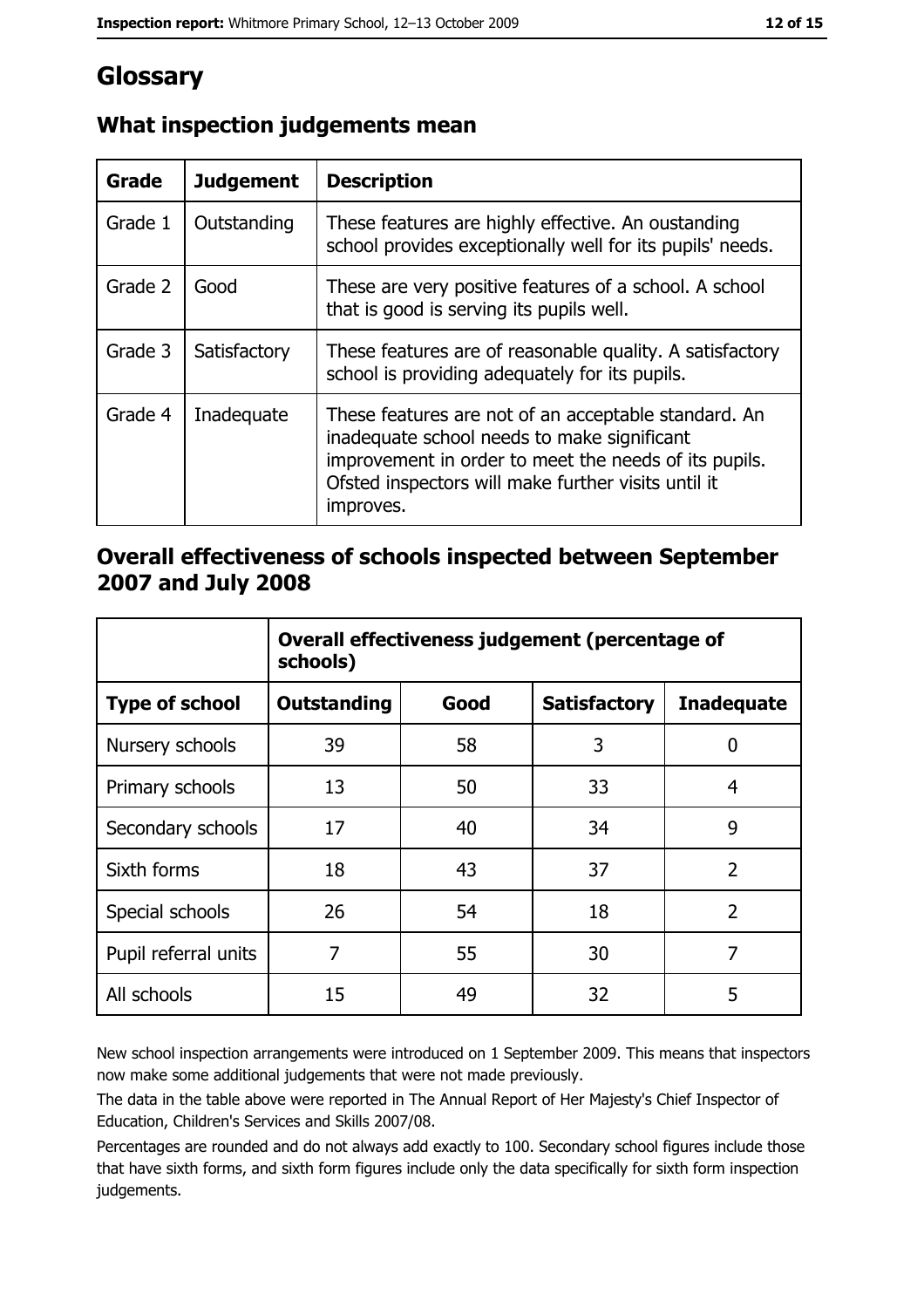# **Common terminology used by inspectors**

| Achievement:                  | the progress and success of a pupil in<br>their learning, development or training.                                                                                                                                                                                                                           |  |
|-------------------------------|--------------------------------------------------------------------------------------------------------------------------------------------------------------------------------------------------------------------------------------------------------------------------------------------------------------|--|
| Attainment:                   | the standard of the pupils' work shown by<br>test and examination results and in<br>lessons.                                                                                                                                                                                                                 |  |
| Capacity to improve:          | the proven ability of the school to<br>continue improving. Inspectors base this<br>judgement on what the school has<br>accomplished so far and on the quality of<br>its systems to maintain improvement.                                                                                                     |  |
| Leadership and management:    | the contribution of all the staff with<br>responsibilities, not just the headteacher,<br>to identifying priorities, directing and<br>motivating staff and running the school.                                                                                                                                |  |
| Learning:                     | how well pupils acquire knowledge,<br>develop their understanding, learn and<br>practise skills and are developing their<br>competence as learners.                                                                                                                                                          |  |
| <b>Overall effectiveness:</b> | inspectors form a judgement on a school's<br>overall effectiveness based on the findings<br>from their inspection of the school. The<br>following judgements, in particular,<br>influence what the overall effectiveness<br>judgement will be.                                                               |  |
|                               | The school's capacity for sustained<br>improvement.<br>Outcomes for individuals and groups<br>of pupils.<br>The quality of teaching.<br>The extent to which the curriculum<br>meets pupil's needs, including where<br>relevant, through partnerships.<br>The effectiveness of care, guidance<br>and support. |  |
| Progress:                     | the rate at which pupils are learning in<br>lessons and over longer periods of time. It<br>is often measured by comparing the<br>pupils' attainment at the end of a key<br>stage with their attainment when they<br>started.                                                                                 |  |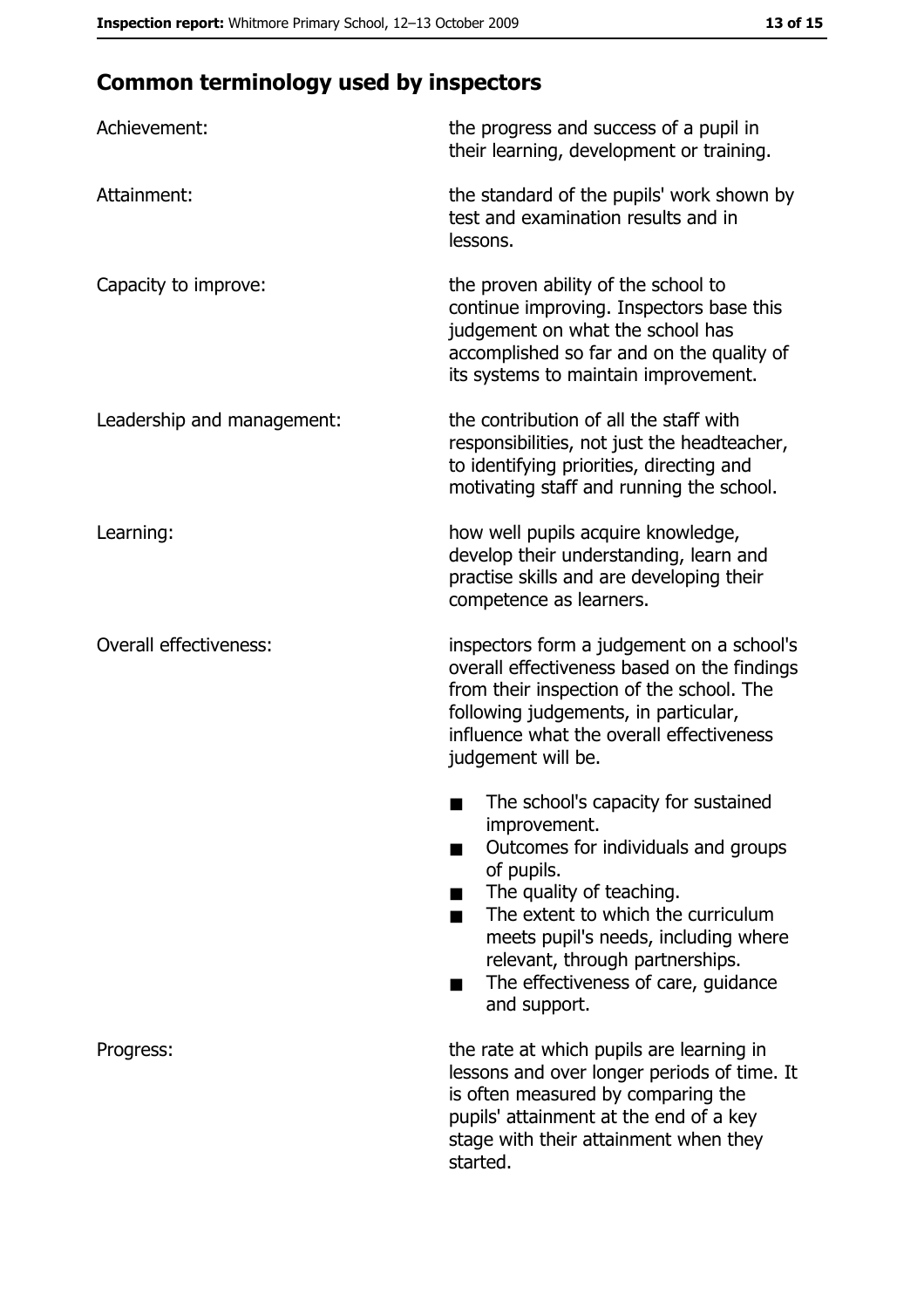This letter is provided for the school, parents and carers to share with their children. It describes Ofsted's main findings from the inspection of their school.



14 October 2009

**Dear Pupils** 

Inspection of Whitmore Primary School, London N1 5JN

Your happy, smiling faces were a delight to see when we visited your school. Thank you for being so friendly and for helping us with our inspection. We really enjoyed talking to you and watching you at work in your lessons. I am writing to let you know some of the things we found out during our visit.

Your school provides you with a satisfactory education. It is improving all the time. All of the adults look after you very well and help you to grow into confident, independent young people. You behave well and get on very well with each other and with adults. You enjoy taking responsibilities, such as being prefects and helping to improve things through the school council. It is good to see how you look out for each other by being playground friends. We can understand why you enjoy school so much 'you have so many exciting things to do!

Many of you are now making good progress, especially the younger ones, but those of you in Years 3 to 6 make satisfactory progress because you are not always given work that makes you think hard and helps you to move on. Your reading is improving well but you do not do as well in writing and mathematics. This is especially the case for some of you who need extra help with learning and some who are capable of reaching high standards.

We have asked the people who run the school to improve three main things:

- to help you do better in writing and mathematics  $\blacksquare$
- to make sure that you are always given work that helps you make good progress  $\blacksquare$ and that you are given opportunities to check your own progress in lessons
- to make sure that the governors help to improve the school quickly by regularly  $\blacksquare$ checking how well everything is working.

You can help by continuing to work hard and coming to school every day. I wish you every success in the future.

Yours faithfully

Carole Skinner

Lead inspector